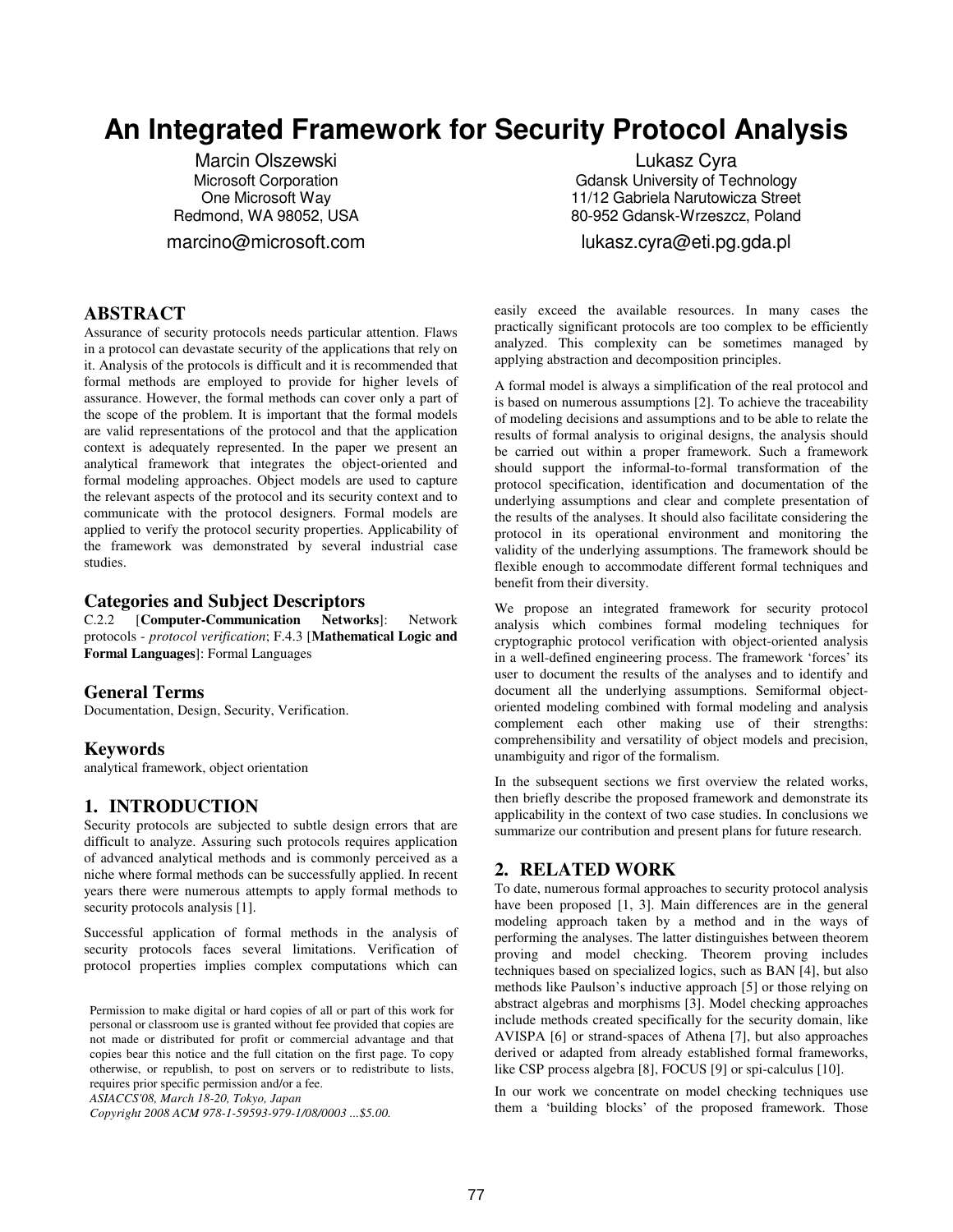blocks are embedded in the UML based context which provides support to the modeling task before the actual formalization of the protocol. In practice, such modeling is performed most times very informally. It is supported by textual descriptions and some diagrams, or the so-called "standard notation" – with Alice and Bob exchanging messages [11]. Our contribution is by proposing UML as a main mechanism to support this 'before formalization' modeling task.

UML models of a protocol have to be eventually transformed into formal models. In general, the problem of refinement of UML models into more precise notations and languages or even executable code is a complex [12, 13] and still a subject of active research in the field of software engineering. Some recent results are based on the concept of viewpoints and unification [14]. A viewpoint is a partial model of a system, prepared in an objectoriented notation, such as UML. Unification is a process of combining partial models into a complete formal specification which may become further refined towards executable code.

Modeling security-critical systems and protocols in UML is not a new idea. In [15] Jurjens proposes UMLsec – a UML dialect for modeling heterogonous systems and their security properties including communication activities. UMLsec has a wide scope and is a powerful modeling tool. Models are prepared with the purpose of formalization and analysis, including code generation.

Our modeling approach is more focused than UMLsec. It uses simpler and fewer modeling constructs. Our approach is patternoriented. By using patterns we make the UML modeling more streamlined by clearly defining the focus of analysis. UMLsec has a far larger scope and addresses many issues outside the security protocol analysis. By focusing our framework on security protocols we managed to obtain a tool which is simpler but at the same time covers some areas specific to protocols which were neglected in [15], such as modeling assumptions or constraints resulting from formalization.

Integration of UML and formal methods for the purpose of cryptographic protocols specification, design and analysis was studied in the CASENET project [16]. CASENET delivered an integrated approach encompassing the entire lifecycle of a protocol – from gathering of functional requirements through protocol specification and design to implementation (or rather, construction from modular components), validation and testing. UML diagrams are used to capture requirements and model the dynamics of protocols, the notation is assisted by a SRL formal language. A suit of advanced applications support the CASENET methodology, including a powerful commercial validation tool SAFIRE. Our framework is more light weight than the CASENET approach. It focuses on protocol modeling and analysis and on traceability of the analysis process and communicating the results to the stakeholders. In particular, protocol design and implementation fall outside the scope of our framework. Protocol modeling and specification in CASENET are very tightly integrated with the supporting tools which can be considered an advantage in terms of automation and scalability. Our framework assumes a loose coupling with formal methods and supporting tools, which gives more flexibility and helps in exploiting an additional potential resulting from their diversity. In the sequel we report on our experience with using different formalisms: CSP/Casper, FOCUS and AVISPA.

# **3. FRAMEWORK DESCRIPTION**

#### **3.1 Framework architecture**

The framework integrates various methods and tools with the intention of supporting the user while carrying different phases of protocol analysis, starting from an informal, 'technical' formulation of the protocol and its environment, through modeling the protocol and its context using semiformal, graphical notations and tools and ending at a formal model and its precise, mathematically founded analyses.

The main components of the framework are illustrated in Figure 1.



**Figure 1. Components of the integrated framework for protocol analysis** 

The heart of the framework is the *analytical procedure* which defines a workflow to be followed while applying the framework. Here is an overview of the procedure steps:

**Analysis of input material** – Elicitation of facts relevant to protocol modeling and analysis based on documentation such as protocol specifications, design documents, technical reports but also taking into account interviews with designers, meeting reports etc.

**Identification of assumptions and simplifications** – Identification and documentation of assumptions related to the protocol and its environment. It also includes identification and documentation of all simplifications necessary for making the modeling and formal analysis feasible.

**Identification of security goals** – Identification and specification of the security objectives of the protocol (and all its subprotocols) – verifying whether the protocol actually satisfies these goals is the purpose of formal analysis.

**Validation of analysis scope** – Validation of the results of the previous steps (with the help of domain experts and protocol designers).

**Semiformal modeling and analysis** – Developing UML object models that represent protocol participants and their interactions (protocol dynamics), the threat model, and documenting in the models all the security objectives and underlying assumptions.

**Formal modeling and analysis** – Developing formal model of the protocol; verification of the formal model against the security objectives of the protocol. Formal modeling and analysis can be carried out using one of the following methods and tools: Casper/CSP, FOCUS and AVISPA.

**Documenting the results** – The results of the analysis are documented using the predefined template.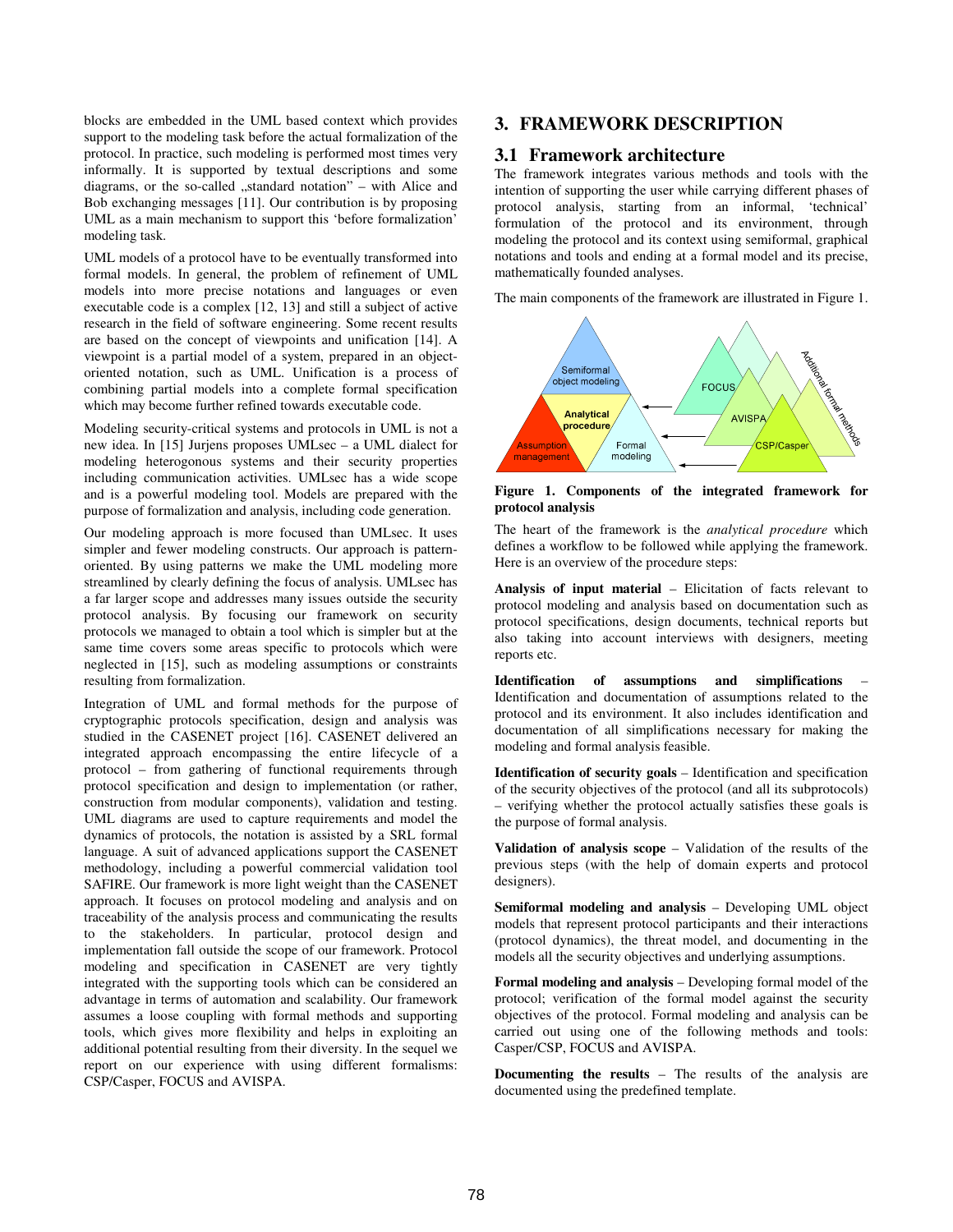#### **3.2 UML modeling**

The object modeling component of the framework is based on UML [17]. The language was extended by stereotypes proposed for common elements of protocols models, for example *<<protocol agent>>*, *<<session>>* and *<<secure message>>* which were derived respectively from UML actor, object state and object interaction. The next step towards this direction is a complete domain-specific UML profile [18] which is in line with the OMG recommendation for those UML users who want unambiguity and support for tool automation [19]. UML 2.0 offers a revised profiling mechanism. Stereotypes are introduced by means of inheritance from a standard UML metaclass, and domain-specific features of the new stereotypes are expressed formally using the Object Constraint Language (OCL).

Secondly, they help the analyst to better understand the way each concept is used not by studying the OCL constraints but by observing how this concept behaves in relation to other concepts. The patterns are defined in accordance with the following template:

**Pattern name** – a descriptive name of the pattern

**Intent** – which modeling issues are addressed by the pattern

**Definition** - UML diagram defining the pattern; description of the pattern and its elements

**How it works** – explanation of how the pattern works in practice; supported by a real example from one of the Case Studies

**Reference to other patterns** – as patterns are used together to



#### **Figure 2. Security protocol modeling perspectives**

To help the users in using the proposed UML extension we provide a set of patterns. Each pattern defines a scheme for constructing a particular aspect of the protocol model from a specific perspective. While defining the patterns took into account the needs of formalization of the protocols. For instance, all three formal techniques we have experimented with: CSP/Casper, AVISPA and FOCUS required the following aspects to be included in the specification:

**protocol participants (agents)** – agent behavior in response to received data, expectations towards security services offered by the protocol, properties of channels used to send and receive messages

**protocol dynamics** - the way messages are constructed from variables and sent between agents

**threat model** - capabilities and knowledge of the intruder

**protocol decomposition** – partitioning a protocol into smaller subprotocols to limit the scope, size and structure of the network running the protocol, declaration of protocol sessions for agents to run in a given scenario

We have identified a set of perspectives which forms a common modeling baseline for formal security protocol analysis. The perspectives are shown in Figure 2. The "Assumptions" aspect is put in the central place, as we recognize that identification and documentation of assumptions should be the central theme of protocol modeling regardless of the perspective.

The modeling patterns serve a number of purposes. Firstly, they help to focus on one particular problem at a given stage. model different aspects of the protocol, this section explains the relationships between this pattern and the others

**Variants** - because of a few differences of how certain aspects of the protocol are modeled in AVISPA, CSP/Casper and FOCUS, several patterns have more then one variant tailored to suit specific requirements of a corresponding formalism

The patterns impose some structure on the UML models which is then reflected in formal models. This has certain advantages, which will be explained in the following sections.

Example pattern definitions are shown in Figure 3 and Figure 4.



**Figure 3. An** *Agent's sessions* **pattern definition – CSP variant**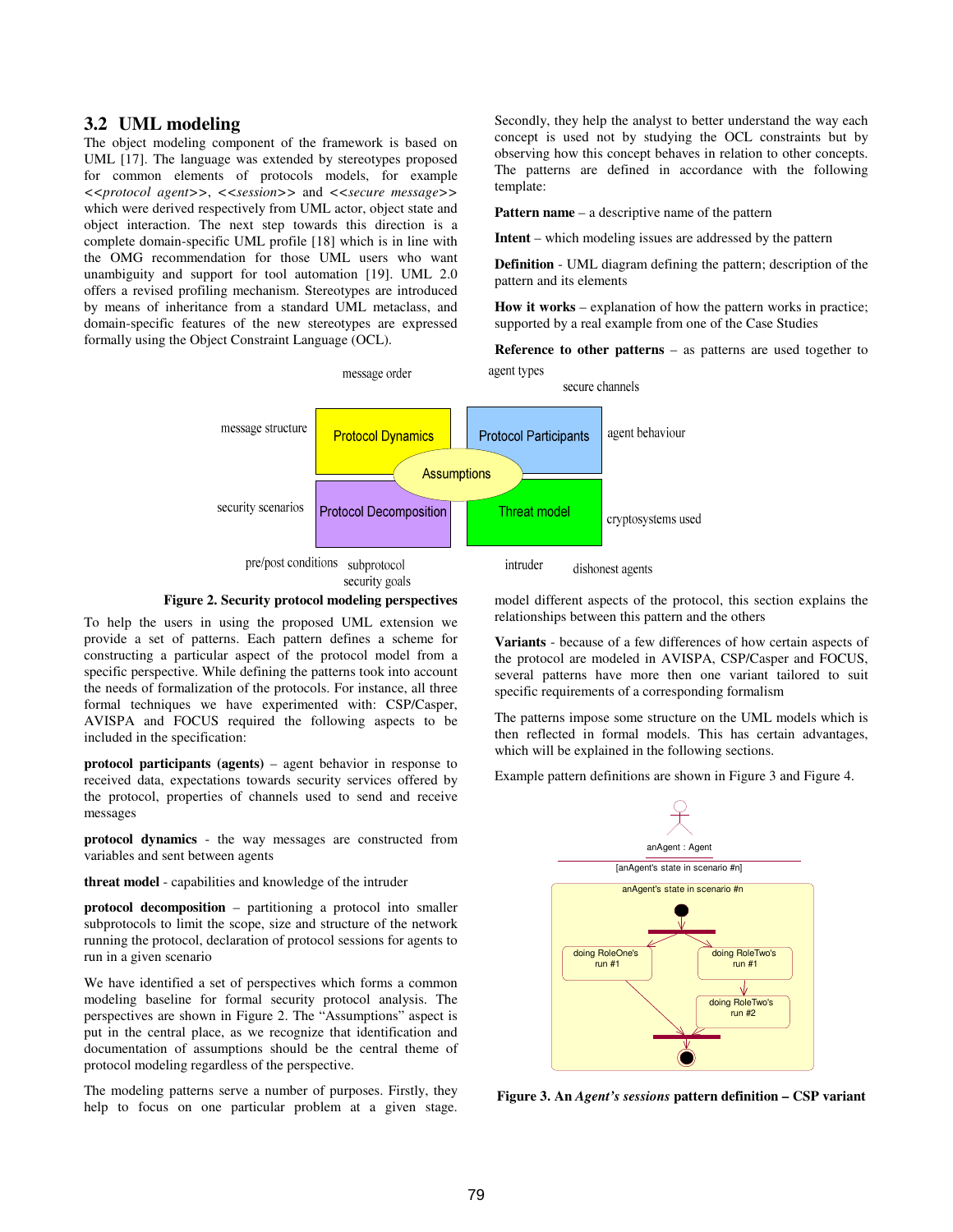

#### **Figure 4. An** *Agent's sessions* **pattern definition – AVISPA variant**

The pattern specifies possible behaviors of an agent. In CSP variant of the pattern (see Figure 3) each agent is characterized by a single compound state which contains sub-states representing individual sessions the agent can run. The agent can assume multiple roles and run the sessions concurrently or consecutively.

Even though there are strong similarities and significant overlap between different formal approaches to protocol modeling and analysis, there are also a few important differences which must be taken into account. For example, the "Agent's sessions" pattern represents a specific facet of CSP/Casper. In this approach the network running the protocol (also called a system) is described by specifying a number and sequence of sessions each agent can run and what roles he can take in each session. What is important is that the analyst does not specify what other agents will collaborate in each session. The model checker tries all possibilities by testing each possible combination of agent identities, provided that those other agents are allowed to run a session taking a complementary role.

The AVISPA and FOCUS methods take a different approach. The analyst assigns sessions and roles to each agent in the system but he also explicitly says which agents are running each session. Different combinations require either a more complex model with more sessions (which may quickly become too large to process) or one can model a separate security scenario with its own script. To capture this property of AVISPA/FOCUS, we proposed more then one variant of the Agent's sessions pattern. While Figure 3 shows the CSP variant of the pattern, Figure 4 presents the version intended for AVISPA/FOCUS users. In this case the model takes the form of a collaboration diagram depicting instances of different types of agents with object links representing the fact that given agents are involved in a protocol session and are taking roles specified in collaboration.

Note that with this variant the intruder has to be explicitly mentioned in a model if he should participate in a protocol session posing as a legitimate agent. That is just another difference between AVISPA or FOCUS and CSP/Casper. The former method allows the intruder to run an arbitrary number of sessions without explicitly specifying this fact in the threat model.

#### **3.3 Assumptions**

Modeling inevitably involves making assumptions. Understanding those assumptions and their implications is crucial for the analyses and the interpretation of the results. The framework supports assumption management in two ways: the metamodel helps in identifying the areas that should be considered for possible assumptions and the analytical patterns provide means for documenting the assumptions. We distinguish different types of assumptions, including: scope of analysis, security of cryptographic mechanisms, scope of threats and protocol simplification. The assumption documentation template is given in Table 1.

|  | Table 1. Assumption documentation template |
|--|--------------------------------------------|
|--|--------------------------------------------|

| ID         | Unique assumption identifier                |  |
|------------|---------------------------------------------|--|
| Type       | Assumption type                             |  |
| Body       | Assumption expression                       |  |
| Motivation | Explanation why the assumption is needed    |  |
| Rationale  | Justification why this assumption is valid  |  |
| Impact     | How this assumption influences the analysis |  |
|            | process and its results                     |  |
| Comments   | Other relevant information                  |  |

In addition to the above textual documentation, assumptions are also documented in object diagrams using stereotyped nodes <<assumption>>, which point to the assumptions documentation by referring to their ID, as illustrated in Figure 3.



#### **Figure 5. Documenting assumptions**

## **3.4 Formal analysis**

To provide for unambiguity of specifications and precision of the analyses the framework employs formal modeling. Formal models are derived from the object models during the formalization step of the analytical procedure. By integrating more that one formal method into our framework, we can benefit from added diversity at the same time reusing most of the work needed to prepare semiformal models and identify and document the necessary assumptions. At present, the framework supports three protocol analysis techniques based on model checking: CSP/FDR, AVISPA and FOCUS.

Formal specifications are prepared manually by applying some formalization rules and guidelines. Formalization rules refer to entire patterns or their larger fragments. This approach was inspired by the techniques of model formalization based on viewpoints [14, 13]. Our formalization rules and guidelines follow the ideas of model unification (but in a less formal way). Unification recognizes viewpoint consistency as a fundamental issue (inconsistent models cannot be unified to a well-formed formal specification). In our approach this problem is somewhat lessened, if the analyst follows the modeling patterns accurately. The rules leave some room for interpretation and therefore we do not claim to have a rigorous method of semi-formal model refinement. Our formalization rules meet the requirements postulated in [12]: (1) their scope goes beyond basic model elements to entire patterns; (2) they are documented in a natural language, same as the patterns themselves; (3) the models link individual assumptions to specific model elements which provides for greater traceability.

Figure 6 shows an example procedure of translating a model using the Agent Sessions pattern into Casper instructions. Casper scripts are then automatically compiled into machine readable dialect of CSP and verified using the FDR model checker.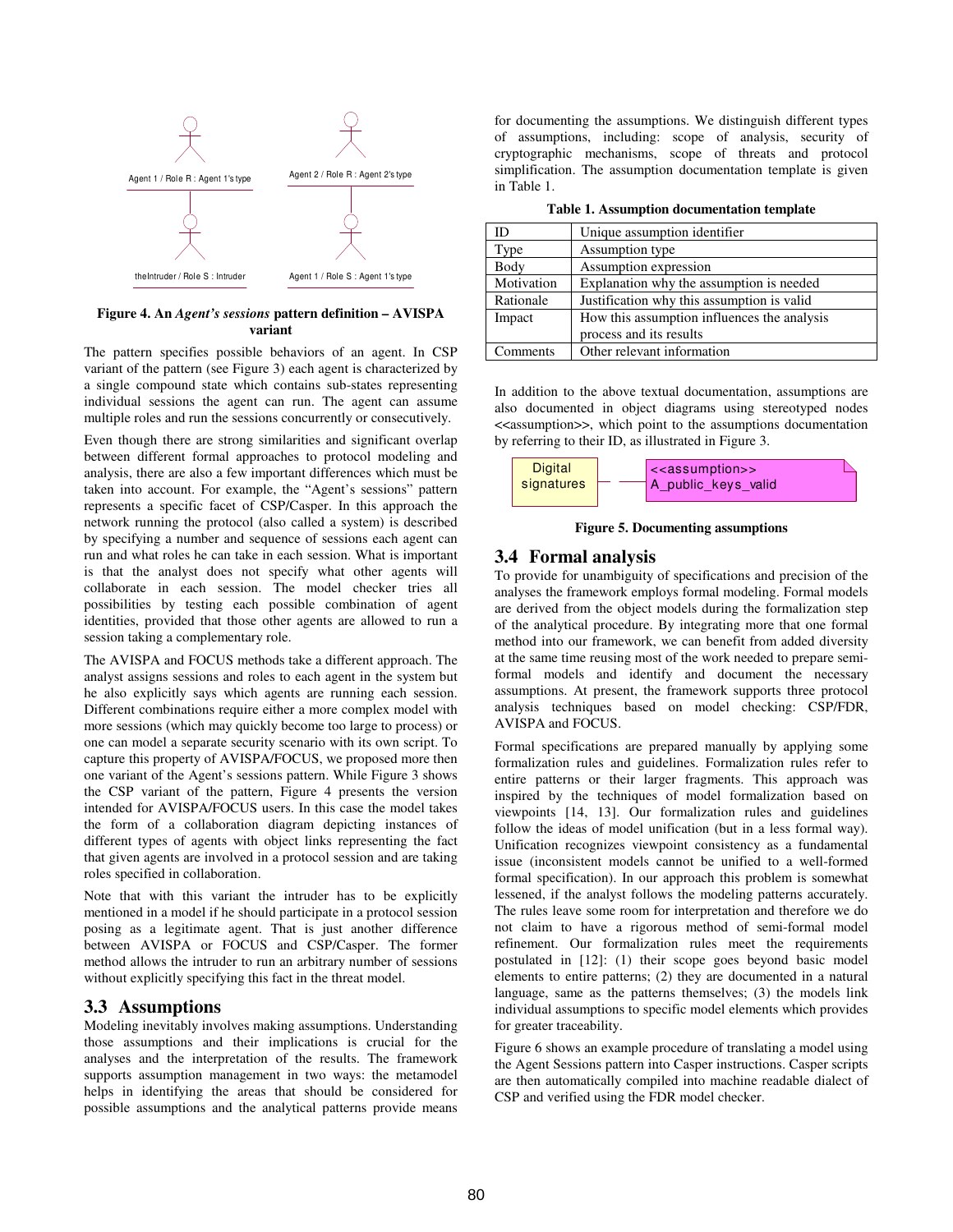| Model element                                                                                                                                                                                                                                                                                                  | Sessions performed by agents |                                                                                                                                                                                                                                                                                                                                                                                                   |  |
|----------------------------------------------------------------------------------------------------------------------------------------------------------------------------------------------------------------------------------------------------------------------------------------------------------------|------------------------------|---------------------------------------------------------------------------------------------------------------------------------------------------------------------------------------------------------------------------------------------------------------------------------------------------------------------------------------------------------------------------------------------------|--|
| <b>UML</b>                                                                                                                                                                                                                                                                                                     |                              | Casper formal specification                                                                                                                                                                                                                                                                                                                                                                       |  |
| Protocol sessions which an agent can run in a given security<br>scenario are modeled using a state model. Each agent abject<br>is assigned a compound state which consists of several<br>atomic states, each representing one protocol run. Individual<br>atomic states can be either consecutive or parallel. |                              | Individual runs an agent can run are represented as<br>instances of CSP processes. Each type of process<br>corresponds to a single role an agent can assume. Atomic<br>UML states comprising agent's compound state are<br>mapped into process instances, which are parameterized<br>using an appropriate agent identity variable. Parallelism of<br>agent sessions can also expressed in Casper. |  |
| Agent Sessions Description diagram:                                                                                                                                                                                                                                                                            |                              | <b>#FREE VARIABLES</b>                                                                                                                                                                                                                                                                                                                                                                            |  |
|                                                                                                                                                                                                                                                                                                                |                              | -- DEFINE AN AGENT VARIABLE<br>AINITIATOR, ARESPONDER : AGENT                                                                                                                                                                                                                                                                                                                                     |  |
| theTerminal: Agent                                                                                                                                                                                                                                                                                             |                              | <b>#PROCESSES</b>                                                                                                                                                                                                                                                                                                                                                                                 |  |
| [theTerminal's state in scenario #n]                                                                                                                                                                                                                                                                           |                              | -- AGENT ROLES ARE MAPPED TO CSP PROCESSES<br>-- PARAMETRISED WITH AGENT'S ID                                                                                                                                                                                                                                                                                                                     |  |
| theTerminal's state in scenario #n                                                                                                                                                                                                                                                                             |                              | INITIATOR(AINITATOR, <data variables="">)<br/>RESPONDER(AINITATOR, <data variables="">)</data></data>                                                                                                                                                                                                                                                                                             |  |
|                                                                                                                                                                                                                                                                                                                |                              | <b>#ACTUAL VARIABLES</b>                                                                                                                                                                                                                                                                                                                                                                          |  |
| doing Initiator                                                                                                                                                                                                                                                                                                | doing Responder              | -- CREATE AN INSTANCE FOR YOUR AGENT                                                                                                                                                                                                                                                                                                                                                              |  |
| run $#1$                                                                                                                                                                                                                                                                                                       | run $#1$                     | THETERMINAL: AGENT                                                                                                                                                                                                                                                                                                                                                                                |  |
|                                                                                                                                                                                                                                                                                                                |                              | #SYSTEM<br>-- DECLARE POSSIBLE RUNS BY CREATING<br>-- INSTANCES OF CSP PROCESSES                                                                                                                                                                                                                                                                                                                  |  |
|                                                                                                                                                                                                                                                                                                                |                              | INITIATOR(THETERMINAL)<br>RESPONDER(THETERMINAL)                                                                                                                                                                                                                                                                                                                                                  |  |
|                                                                                                                                                                                                                                                                                                                |                              |                                                                                                                                                                                                                                                                                                                                                                                                   |  |

**Figure 6. How to formalize the Agent's Sessions pattern** 

# **4. Distributed digital signatures case study**

This case study was conducted within the R&D project sponsored by the Polish Scientific Council, Grant No. 6 T11 2003 C\0 6280 and led by Unizeto Ltd, Poland [20, 21]. The objective of the project was to develop and deploy a system supporting strong digital signatures in a distributed, public environment. The distributed architecture of the system and the new approach it takes to creating digital signatures resulted with the need to design a suit of secure cryptographic protocols. It was decided to analyze the protocols using formal techniques.



**Figure 7. Protocols analyzed in the Unizeto Ltd. R&D project** 

The architecture of the developed system went through a significant change during the project, which directly influenced the designs of security protocols. The evolution of protocols and the formal analyses performed are shown in Figure 7.

The first suit of protocols consisted of five designs, the Trusted Signature Protocol (TSC) and four auxiliary ones [21]. TSC was responsible for establishing a secure channel between agents during the actual document signing. The protocol was modeled semi-formally and then analyzed formally using CSP/Casper and for additional verification with FOCUS. Later in the project, the signature creation transaction was divided into two smaller parts, the first one being an initial authentication of the pin-pad to the trusted computing module (PINpad-TRSM) and the second one authentication of the smartcard to the trusted module and producing a signature (ICC-TRSM). Both protocols have been analyzed using two formal methods: CSP/Casper and AVISPA.

The way the combination of our framework and the CSP/Casper formal method were applied to the Trusted Signature Protocol has already been reported in [22]. In the following section we will focus on explaining how the protocol was analyzed with FOCUS.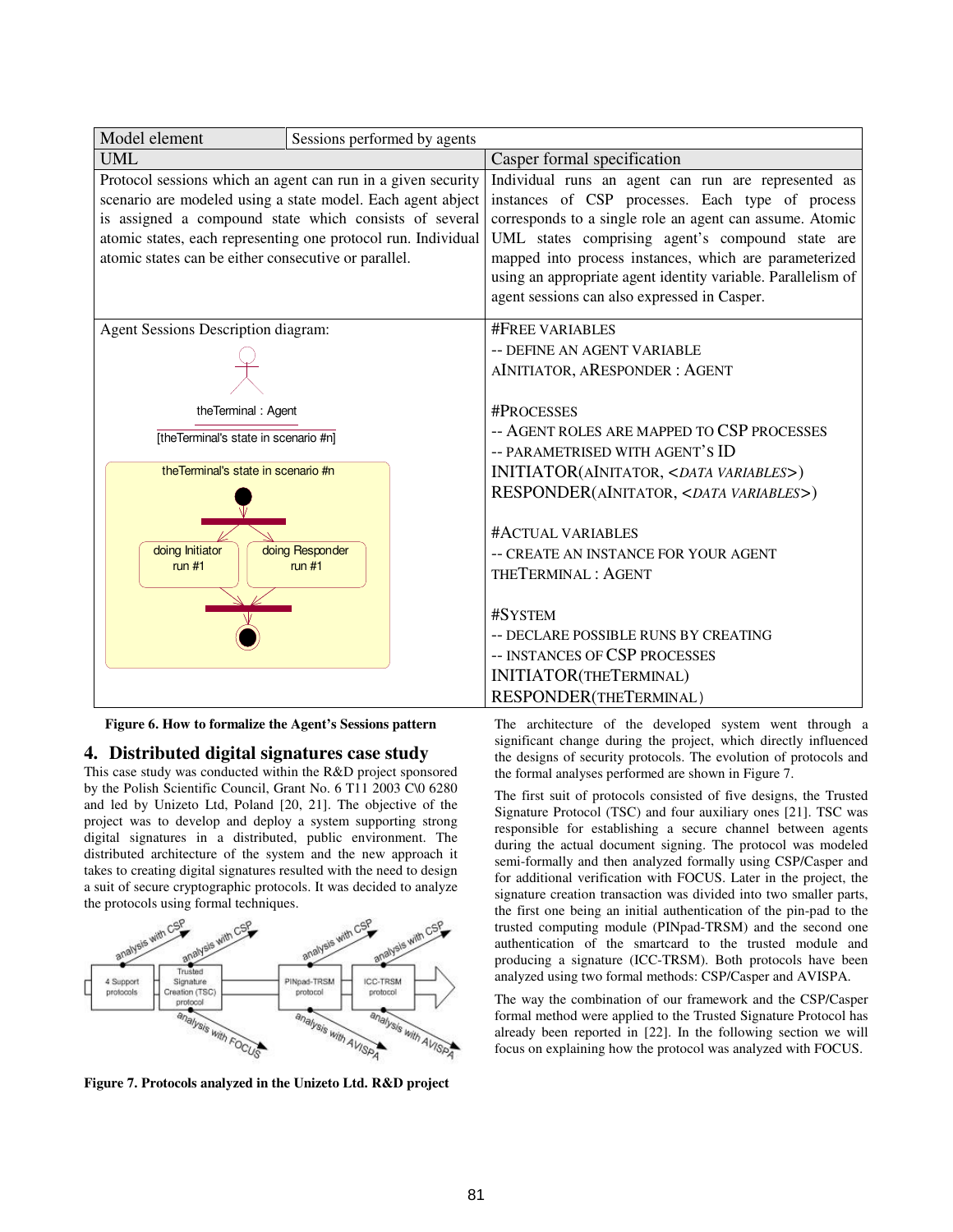#### **4.1 Trusted Signature Creation Protocol**

The distributed system for digital signatures involves three types of agents: Application Provider, Service Provider and Signing Entity. The Application Provider (AP) represents a company or a government entity that is providing customers with an interactive web application which at some point requires submitting securely signed forms or documents. The Service Provider (SP) supplies the infrastructure and the service intended for creating digital signatures remotely. It is a trusted third party responsible for the overall security of the entire solution. The Signing Entity (SE) represents an independent party interested in using the application

reader and a PIN pad. The goal of the protocol is to establish a secure channel between the SE and SP, transmit the data to be signed to the smartcard held by SE and deliver the signed document first to SP and then to AP to finalize the transaction.

The UML model of the TSC protocol is presented in Figure 8. For clarity, we have removed the Application Provider from the model, as his involvement in the protocol is limited to receiving the signed data in the last message of the protocol. For the same reason we have omitted any <<assumption>> notes present in the full model. The notation used in the model is briefly explained in Figure 9.



**Figure 8. Trusted Signature Creation Protocol** 

offered by the AP. The service provider supplies the SE with a personal smartcard and the PIN number for accessing the private signature key stored on the card. The system is designed to allow the SE to sign electronic documents remotely on the Internet, providing he has access to a terminal equipped with a smartcard

#### **4.2 Modeling the TSC protocol with FOCUS**

The FOCUS formal method [9] together with its supporting tool, AutoFocus [23], were applied in the formal modeling process. The AutoFocus tool was originally intended for developing reliable embedded systems. It was adapted to cryptographic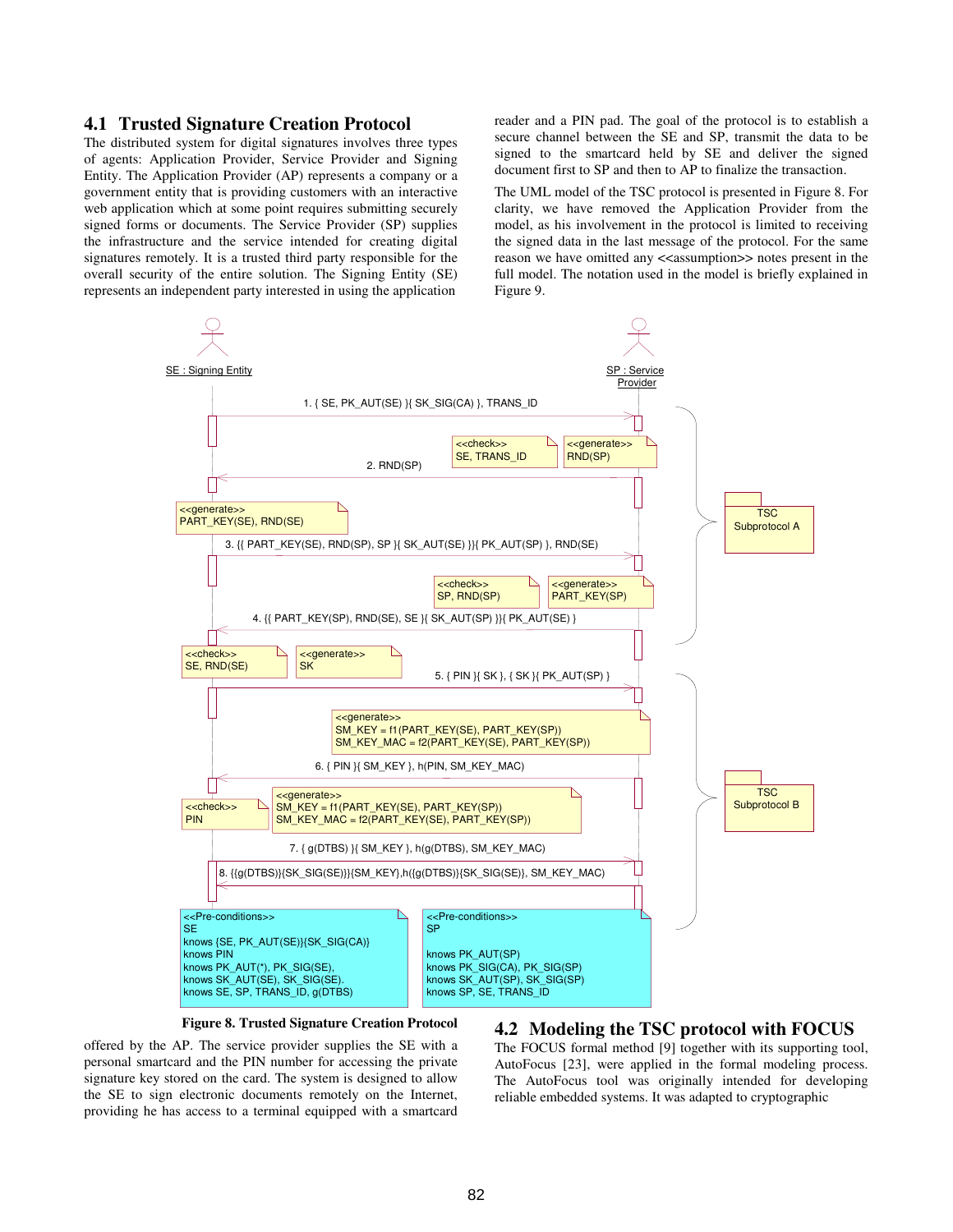| Symbol                        | Definition                   | Symbol          | Definition   |
|-------------------------------|------------------------------|-----------------|--------------|
| Mi (for $i \in N$             | atomic data or a data        | K               | key used fo  |
|                               | structure                    |                 | or signatur  |
| M1, M2, M3                    | concatenation of fields      | $\mathsf{A}$    | agent or a   |
|                               | M1, M2, M3                   |                 | Authority    |
| ${M}{K}$                      | message M encrypted or       | SK, SM_KEY      | a shared se  |
|                               | signed using K               |                 |              |
| PK AUT(A),                    | A's public and private       | <b>PIN</b>      | SE's privat  |
| $SK\_AUT(A)$                  | key for encryption           |                 | identificati |
| $PK$ SIG(A),                  | A's public and private       | $M =$           | M is gener   |
| $SK\_SIG(A)$                  | key for signatures           | f(M1,M2,M3)     | values M1,   |
| < <checked>&gt;</checked>     | an agent checks values       | $h(M1,M2,M3)$ , | one-way ha   |
| M1, M2, M3                    | of M1, M2, M3 $\ldots$ after | g(M1,M2,M3)     |              |
|                               | receipt                      |                 |              |
| < <generated>&gt;</generated> | an agent generates fresh     | <b>DTBS</b>     | data to be s |
| M1, M2, M3                    | values of M1, M2, M3         |                 |              |
|                               |                              |                 |              |
| TRANS_ID                      | a transaction (session)      | RND(A),         | random nu    |
|                               | identification number        | PART_KEY(A)     | generated b  |

| Symbol          | Definition               |
|-----------------|--------------------------|
| K               | key used for encryption  |
|                 | or signatures            |
| A               | agent or a Certification |
|                 | Authority                |
| SK, SM KEY      | a shared session key     |
|                 |                          |
| <b>PIN</b>      | SE's private             |
|                 | identification number    |
| $M =$           | M is generated using     |
| f(M1,M2,M3)     | values M1, M2, M3        |
| $h(M1,M2,M3)$ , | one-way hash functions   |
| g(M1,M2,M3)     |                          |
|                 |                          |
| <b>DTBS</b>     | data to be signed by SE  |
|                 |                          |
|                 |                          |
| RND(A),         | random numbers           |
| PART KEY(A)     | generated by A           |

**Figure 9. Notation used in the model of the TSC protocol** 

protocol analysis because FOCUS allows modeling of all relevant cryptographic operations and functions [24]. However, the flexibility of the formal language and its universal nature result in a relatively high degree of model complexity.

A security protocol specification in FOCUS can be documented using a number of diagrams. Agents and communication channels that connect them are modeled with System Structure Diagrams (SSD). Internal behavior of agents is represented using State Transition Diagrams (STD). Sequence diagrams, which are used to represent how a protocol session is run, are shown as extended Event Traces Diagrams (EET). Finally, types of messages and variables as well as functions are declared as Data Type Definition (DTD) specifications.

The biggest challenge which we encountered in the process of the protocol analysis, was the complexity of the resulting protocol specification. Experiments with formalization and verification of the entire protocol model failed. This led to a decision that decomposition of the model is necessary. The TSC protocol was divided into two parts, as shown in Figure 8.

The first part – TSC Subprotocol A - consists of the first four messages. The objective of Subprotocol A is to have the Signing Entity (SE) and Service Provider (SP) successfully establish values of secret keys SM\_KEY and SM\_KEY\_MAC. The second part – TSC Subprotocol B - consists of the last five messages (four, if you do not count communication with the Application Provider at the very end of the session). The objective of Subprotocol B is to provide the Application Provider (AP) and the SP with a properly signed hash of the document to be signed: g(DTBS). This goal is achieved with the help of a secret pair of keys: SM\_KEY and SM\_KEY\_MAC established as a result of Subprotocol A. Separate formal models were created for both subprotocols. Then it was proved in a classical, deductive way that if both subprotocols are secure then the whole scheme is secure as well.

Specifications for both subprotocols included three active parties: two legitimate agents SE and SP and the intruder. AP was not explicitly included in the model. The role of AP was taken into account by redirecting the last message of the protocol originally intended for him to SE. This modification allowed us to limit the complexity of the resulting specification. At the same time it was proven that the transformation was secure, which means it did not influence the results of model verification. The specification of TSC agents is shown in Figure 10.



#### **Figure 10. Simplified formal model of the communication parties of the protocol**

For both subprotocols the intruder is modeled by two subcomponents: Fake-Store and Overhear as shown in Figure 11. The first component is responsible for storing messages, performing analyses, and creating faked messages based on the acquired knowledge. The second component models the control intruder has over the network, his ability to capture messages or introduce messages from Fake-Store into the network. Such a model is consistent with the mathematical definition of the Dolev-Yao intruder.



**Figure 11. Formal model of the intruder** 

The next step was to create a state diagram for each FOCUS component (agents and the intruder). Our model permitted only a single protocol session between SE and SP and one session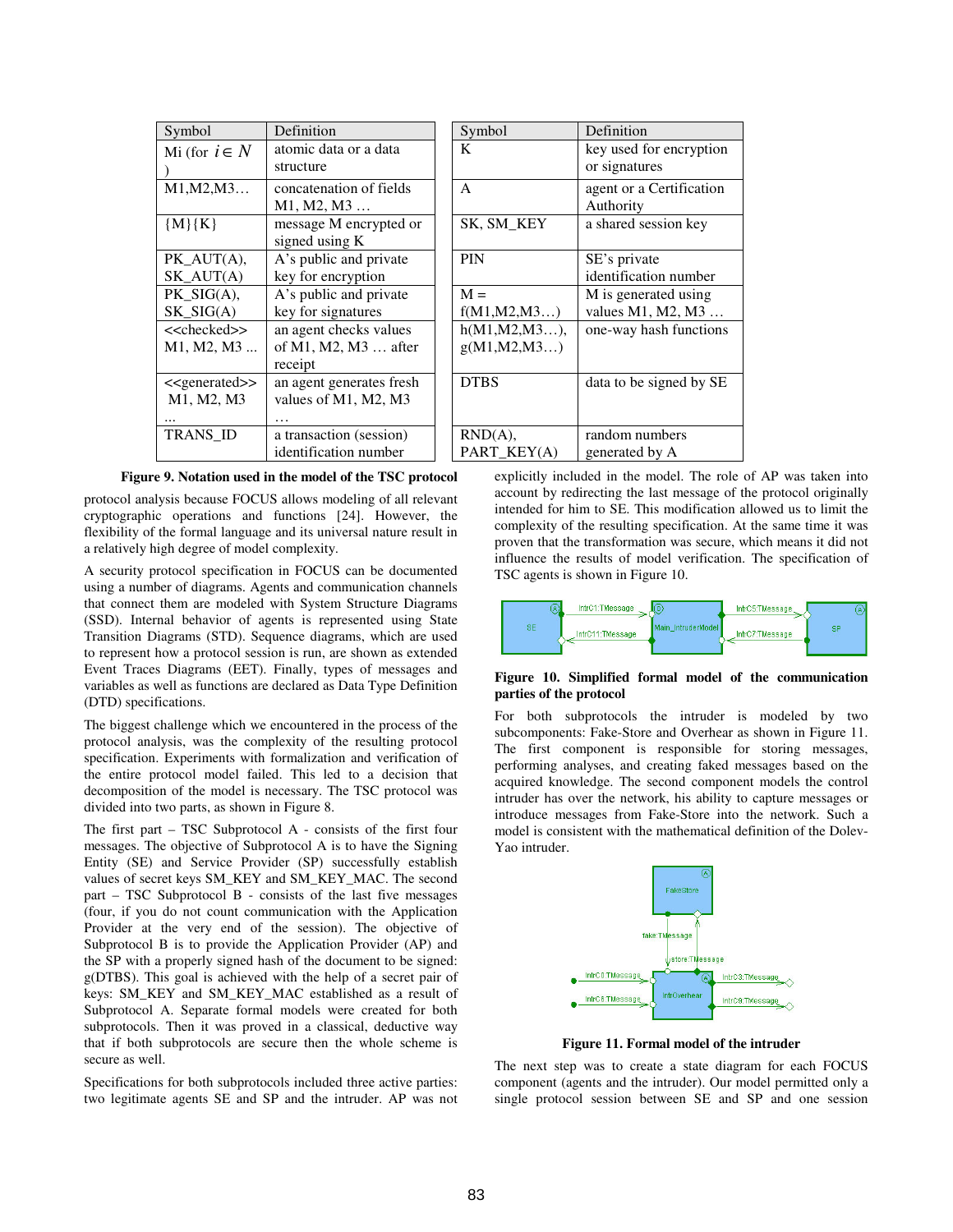between SP and the intruder acting as a dishonest user. However it was proved that this assumption would not influence the results of model verification.

## **4.3 Verification and results**

Properties of our formal models of the TSC protocol were analyzed using a model checker. For Subprotocol A, formal showed that both halves of the two secret keys: SM\_KEY and SM\_KEY\_MAC generated by the SE and SP are exchanged and authenticated correctly and their secrecy is not compromised.

The objective of formal verification of Subprotocol B was to show that secret values of SE's PIN and the session key SK are not intercepted and that every message accepted by the AP agent contains a legitimate signed document hash issued by SE. However, a potential flaw was discovered in the protocol. The protocol has an anomaly which arguably allows the intruder to intercept user's PIN number.

The attack can be performed in the following way:

- The intruder intercepts and stores message five from the session between SE and SP **{PIN}{SK},{SK}{PK\_AUT(SP)}**.
- He repeats the captured message during his own session as a legitimate user.
- As a reply, the intruder receives a message **{PIN}{SM\_KEY\_A}**, where SM\_KEY\_A is a secret key known only by SP and the intruder.
- From this message PIN is retrieved as the intruder knows SM\_KEY\_A.

The protocol has an anomaly because one of rules of robust protocol design was broken i.e. every message should be cryptographically linked with one or more other messages in the same session. Message 5 is open to a simple replay attack. An example solution to this problem could be to include TRANS\_ID in the fifth message encrypting it with the session key SK alongside the PIN.

It is worth mentioning that analysis of the same protocol conducted using CSP/Casper and reported in [22] discovered the same anomaly. The issue was corrected by the protocol designers. No further anomalies were discovered in any of the other protocols designed for the distributed digital signatures system.

## **5. PBK Case Study**

The subject of this case study was analysis of the Purpose-Built Keys (PBK) protocol. Our objective was to take a protocol that we know has at least one vulnerability, analyze it using our framework and at least two different formal methods and compare the results. An additional requirement was that original design documentation must be available for the protocol, and not just an abstract model. Only in such a scenario we would be able to test all the features of our integrated framework.

The have selected the PBK protocol, since there is a standard Internet Draft specification document available for it [25] and one of the past versions (revision 6) of the protocol had been found defective by the AVISPA project team [26].

# **5.1 Analysis**

For this case study we used CSP/Casper and AVISPA. Of course, in case of the latter method our formal model was created completely independently from the one prepared by the AVISPA project team in their experiments. Specifications for both AVISPA and CSP/Casper were created based on a shared UML model in accordance to the analytical procedure and formalization rules included in the framework. One of the UML diagrams modeling the protocol, in this case showing the protocol dynamics is presented in Figure 12.

The purpose of Purpose-Build Keys protocol is to guarantee authentication of origin of the Request sent from the Initiator to the Responder. For each protocol session, the Initiator generates a fresh public/secret key pair and uses the secret key to sign the Request sent in message two. The public part of the key pair is transmitted to the Responder in the first message. It is crucial however that this first transmission reached the responder reliably (message integrity and authentication of origin must be ensured), there is no other way to bind the key to the Initiator's identity. This requirement is explicitly stated in protocol specification and resulted in an assumption **A\_secure\_initialization** shown on our model as well as a special stereotype  $\lt$ secure channel>> for the first protocol message. After the Request is sent there is an additional Challenge-Response exchange to confirm that the originating agent is indeed the holder of the private key sent during the initialization.

# **5.2 Results**

This protocol has an anomaly which arguably may become a vulnerability. The problem comes from messages three and four. The Responder is expected to sign the Challenge which is chosen arbitrarily by the Initiator. This is a violation of the "don't sign random strings of bits" rule of protocol design. In fact the intruder can use an unsuspecting honest agent as an oracle by providing him a faked Request to sign as a seemingly "random" challenge. Then he can use the signed faked Request during another session thus violating authentication of origin.

We attempted to rediscover this attack using CSP/Caper and AVISPA. The first result was that this protocol can not be successfully analyzed using CSP/Casper. This fact became apparent during formalization phase, when it became clear that authentication of origin requirement can not be expressed in the language of Casper – it only supports entity authentication. Entity authentication is too restrictive for this protocol and would result in finding "dummy" attacks.

AVISPA has somewhat greater flexibility in terms of what security goals can be verified and we managed to rediscover the attack using this formal method. However, the only reason this attack is successful is the type flaw between messages two and four (specifically between **{Request}{PrivKey}** and **{Challenge}{PrivKey}**). The original Internet Draft specification states that "If replay protection is necessary, a nonce value (...) or timestamp may be included with the operation request." [25]. That means the attack can be successful only if we assume that the Request is sent without the nonce and model the protocol accordingly. We have included the **A\_request\_is\_signed\_without\_nonce** assumption in the analysis report and also put it in the model shown in Figure 12. This additional information allows to trace back the reason for the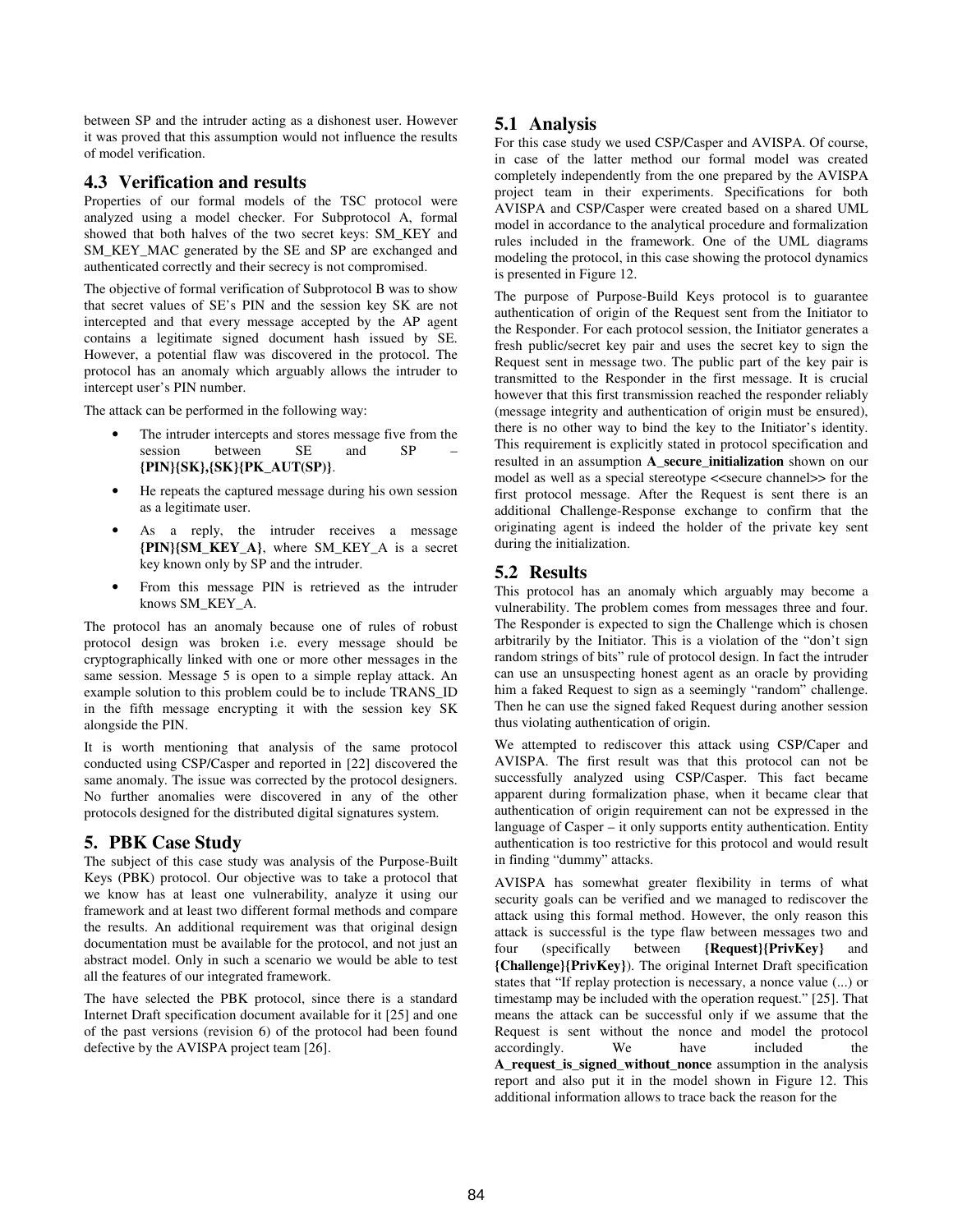

**Figure 12. Protocol dynamics of the PBK** 

attack to a modeling decision that was made earlier in the process, even before formalization. This assumption was not given explicitly by the team at AVISPA project that analyzed this protocol.

To summarize: we managed to rediscover the attack through independent modeling and analysis. The problems we came across with CSP/Casper show that diversity of formal methods available at hand in any given project may become indispensable. A simple example of an important assumption present in the PBK protocol model demonstrates the added value offered by assumption traceability.

#### **6. Conclusions**

The paper introduced a framework that integrates object and formal modeling in order to support the process of analysis of security protocols. The framework uses extended (by means of stereotyping and profiling) UML for object modeling and several formal model checking methods. The transition between UML models and formal specifications is facilitated by using a set of UML modeling patterns and formalization rules. The process of modeling and analysis is well supported by existing tools, such as UML CASE tools and others depending on the formal methods applied: AVISPA, Casper compiler and FDR model checker or AutoFocus.

The framework encompasses a formalized analytical procedure which guides a user through a sequence of well defined steps. The process is supported by a set of documentation templates and

patterns with a particular attention on identifying and documenting the security objectives and all the assumptions that condition the results of the analyses. We have found that such explicit and comprehensive documentation of all identified assumptions (including their motivation, rationale and possible consequences) together with easy to understand UML models was very effective in two areas. The first was establishing communication between the analysts and the protocol designers, and the second was tracing back all the analytical decisions made throughout the procedure.

The biggest challenge in applying the framework is still the size and complexity of formal models for industry security protocols, such as the one analyzed within the distributed digital signatures case study. Our experience in analyzing the protocol with FOCUS and CSP/Casper (results reported in [22]) is that it involves specialized techniques for managing complexity, such as proving smaller properties first and applying the outcomes to simplify the main model. This requires extensive experience with protocol analysis as well as expert knowledge of the tools. Our framework is not a "push-button" technology. However, the more complex the analysis process becomes, the greater value there is to be gained by having a system for controlling the focus and scope of formal modeling and for documenting and communicating the results.

In the nearest future we plan for further development of the framework and for running more case studies, perhaps with additional formal techniques. We are also developing a software tool which will support the workflow of our analytical procedure